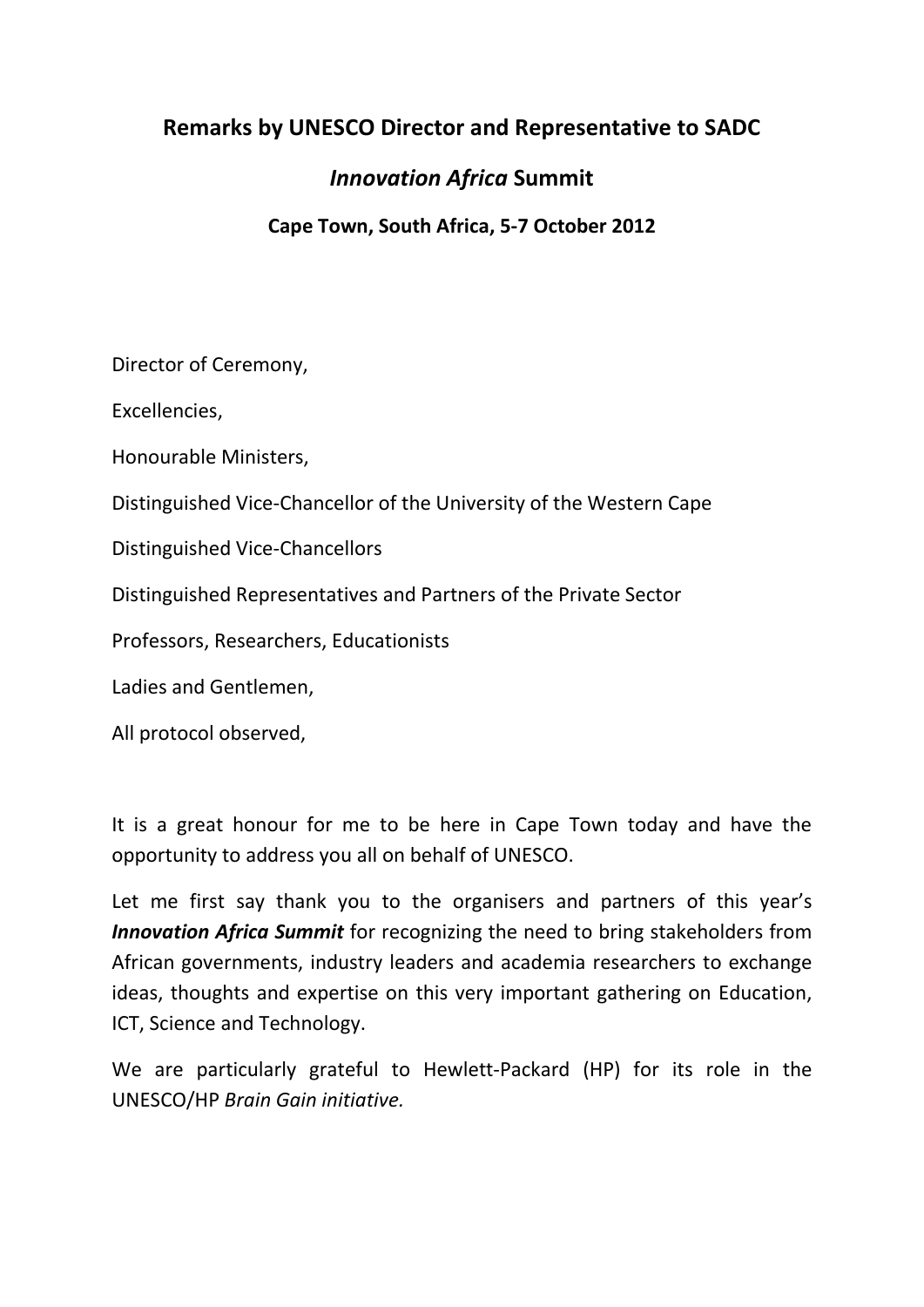Thank you to the government of South Africa for your warm hospitality and for making *Innovation Africa* a priority. We are gathered in a country that has devoted considerable resources to expanding learning opportunities since education is the key to a brighter future.

It goes without saying that Education, Information and Communication Technologies, Science and Technology are, with Culture, favourite and priority sectors for UNESCO.

Advances in science and technology enabled through higher education have been largely responsible for economic growth and associated improvements in standards of quality of life in developed countries; innovation continues to play a critical role in maintaining national competitiveness in the global, knowledge-based economy.

Higher education institutions are one of the oldest entities contributing to scientific knowledge production, dissemination and utilization. As such, strategies should be devised and implemented to build strong institutions, capable of responding successfully to the many missions and expectations that each society, each development agenda places upon them.

These strategies include, but are not limited to, resources, good ICT infrastructures, as well as a critical mass of researchers. There is some cause for concern in countries or regions that are losing a significant proportion of their highly skilled personnel to more developed countries.

The contemporary impact of the international migration of highly-skilled people has been studied from various perspectives in the last fifty years, from brain drain (understood as a one-way flux of skilled people or "human capital" from resource-scarce developing countries to more developed countries) to brain circulation (temporary, circular or multi-directional movements) and brain gain.

As an indication of the scope of the trend, according to a joint UNECA-IOM study, at least 20,000 qualified people – skilled professionals, scientists, academics and researchers – leave Africa every year.

A growing proportion of scientific research is focusing on data and can be conducted from anywhere, enabling – or even calling for – distant cooperation.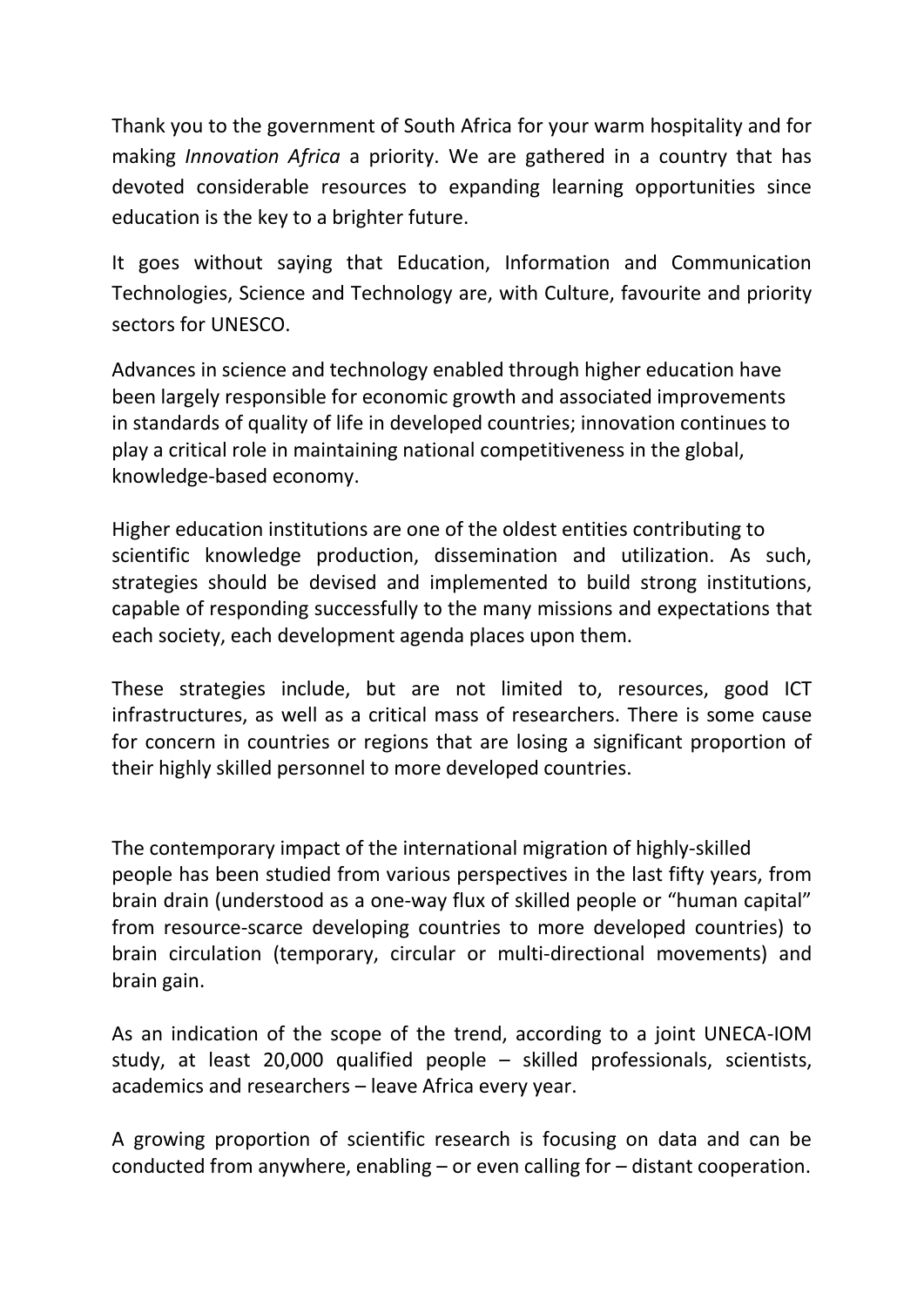Behind the scene, certain tools enable these developments. These technologies can help bridge the divide in higher education between developing countries and developed ones through pooling and remote access to rare or expensive resources including data, computers, and scientific instruments.

The availability, reliability and costs of critical utilities, such as power and communication networks are highly variable between regions, but there are strong socio-economic incentives for public as well as private investments in, and the development of, communication infrastructure and services in Africa and the Arab States.

It is upon this background that UNESCO has partnered with HP for the Brain Gain Initiative.

The three key concepts presented above are interrelated: many skilled expatriates, wherever they may be located, have the potential and the willingness to contribute to the development of their home country and technology provides a new way to enable distance cooperation.

UNESCO and HP acknowledged their shared interest in higher education and their synergies, and joined forces to develop several projects using innovative technology to create a "brain gain" for regions that were particularly impacted by the circulation of academics and scientists.

In 2009 the two partners agreed to scale up the initiative to help create a sustainable university e-infrastructure for Africa and the Arab States, bringing together higher education institutions and research centres and allowing them to pursue innovative higher education and research projects.

Knowledge production knows no borders; however, it requires spaces where people can meet, interact and learn how to do things together.

Digitally literate students, researchers and faculty can learn from and enter into collaboration with leading innovators, independently of their physical location, lessening a motive for migration.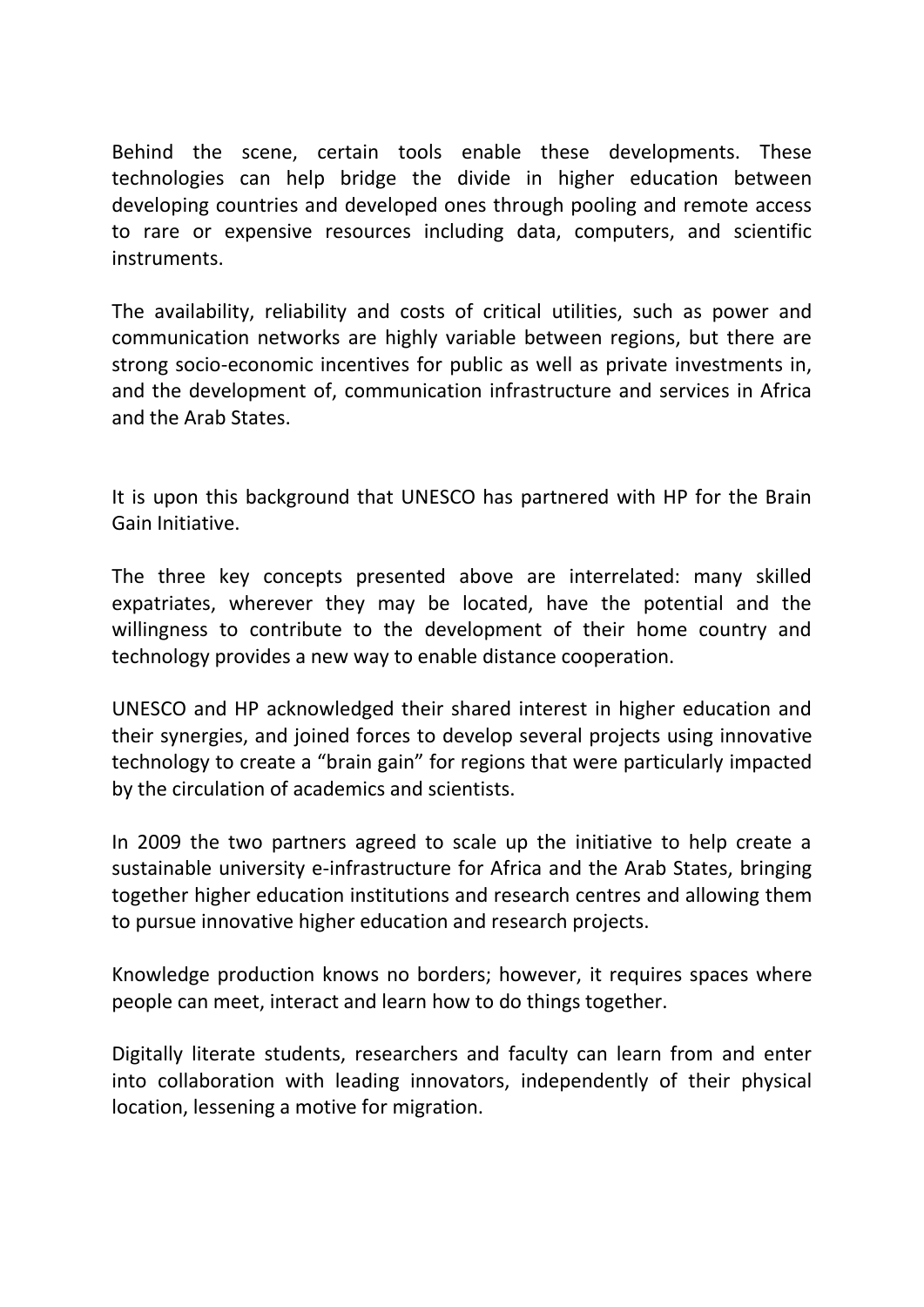More broadly, the development, deployment and regional integration of einfrastructures for education in Africa and the Arab States may have a significant impact on capacity-building for development. The use of advanced distributed computing and communication technologies represents a significant trend shaping the future of higher education and research and accelerating progress towards building knowledge-based societies.

The Initiative's vision is therefore to help create the first African university einfrastructure as a major tool to strengthen regional and global real-time scientific collaboration and research for development in Africa and the Arab States.

Fully achieving the vision is however beyond the timeline and budget of any single project. The initiative is to build on communication infrastructure that is now being deployed and will continue to be for years to come. The scale and purpose of these efforts call for decisions at the (inter)governmental level, typically against the education and research budgets. The initiative has therefore a role to play in introducing the technology to the users, in facilitating the production of preliminary results which can help to secure decision makers' support, and in building and gathering a community of practitioners.

The current partners to this initiative – UNESCO, HP and the higher education institutions themselves – are fully committed to ensuring that the BGI will deliver a durable, valuable asset – an infrastructure and a community of users. There are, however, several *sine qua non* conditions like adequate power supply and good Internet connectivity which require resources beyond the scope of the BGI.

Many higher education institutions are still facing a number of challenges such as: infrastructural weaknesses, lack of competent ICT staffs and low research activity. We are convinced Brain Gain Initiative as well as other partners could help to overcome the mismatch between skills and needs especially through training.

Recent developments and initiatives regarding in particular Internet connectivity comfort us in our belief that the time is now ripe for an African e-Infrastructure that would help provide African solutions to African problems for the overall development of the continent. Support from national policy-